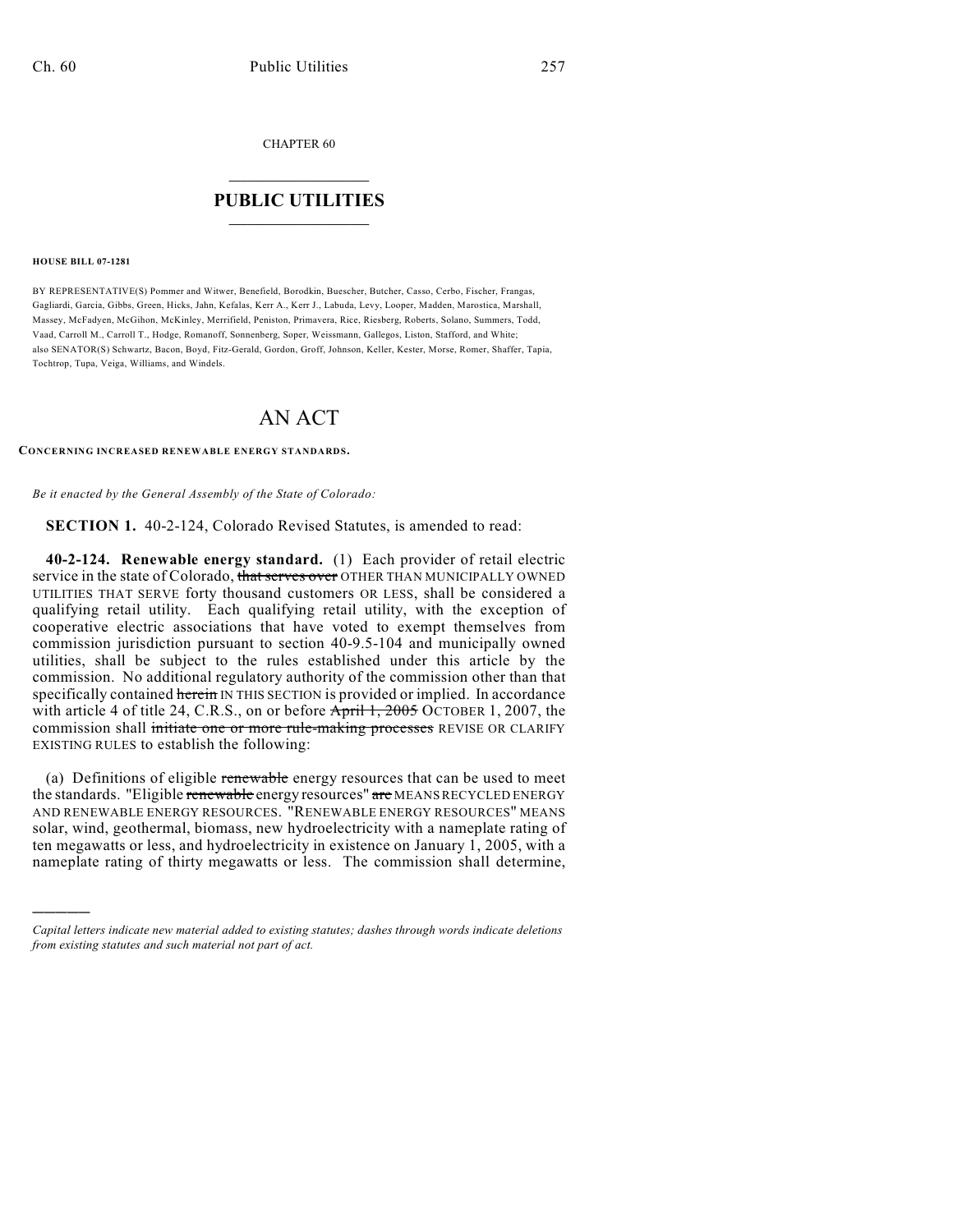258 Public Utilities Ch. 60

following an evidentiary hearing, the extent to which such electric generation technologies utilized in an optional pricing program may be used to comply with this standard. A fuel cell using hydrogen derived from these AN eligible resources ENERGY RESOURCE is also an eligible electric generation technology. Fossil and nuclear fuels and their derivatives are not eligible ENERGY resources. Further FOR PURPOSES OF THIS SECTION:

(I) "Biomass" shall be defined to mean MEANS:

 $(H)(A)$  Nontoxic plant matter consisting of agricultural crops or their byproducts, urban wood waste, mill residue, slash, or brush;

 $(H)$  (B) Animal wastes and products of animal wastes; or

(III) (C) Methane produced at landfills or as a by-product of the treatment of wastewater residuals.

(II) "RECYCLED ENERGY" MEANS ENERGY PRODUCED BY A GENERATION UNIT WITH A NAMEPLATE CAPACITY OF NOT MORE THAN FIFTEEN MEGAWATTS THAT CONVERTS THE OTHERWISE LOST ENERGY FROM THE HEAT FROM EXHAUST STACKS OR PIPES TO ELECTRICITY AND THAT DOES NOT COMBUST ADDITIONAL FOSSIL FUEL. "RECYCLED ENERGY" DOES NOT INCLUDE ENERGY PRODUCED BY ANY SYSTEM THAT USES ENERGY, LOST OR OTHERWISE, FROM A PROCESS WHOSE PRIMARY PURPOSE IS THE GENERATION OF ELECTRICITY, INCLUDING, WITHOUT LIMITATION, ANY PROCESS INVOLVING ENGINE-DRIVEN GENERATION OR PUMPED HYDROELECTRICITY GENERATION.

(b) Standards for the design, placement, and management of electric generation technologies that use eligible renewable energy resources to ensure that the environmental impacts of such facilities are minimized.

(c)  $(H)$  Electric resource standards: for renewable energy resources:

(I) EXCEPT AS PROVIDED IN SUBPARAGRAPH (V) OF THIS PARAGRAPH (c), the electric resource standards shall require each qualifying retail utility to generate, or cause to be generated, electricity from eligible renewable energy resources in the following minimum amounts:

(A) Three percent of its retail electricity sales in Colorado for the years YEAR  $2007$ ; through  $2010$ ;

(B) FIVE PERCENT OF ITS RETAIL ELECTRICITY SALES IN COLORADO FOR THE YEARS 2008 THROUGH 2010:

 $(\overrightarrow{B})$  (C) Six TEN percent of its retail electricity sales in Colorado for the years 2011 through 2014;

 $(\theta)$  (D) Ten FIFTEEN percent of its retail electricity sales in Colorado for the years 2015 and thereafter. THROUGH 2019; AND

(E) TWENTY PERCENT OF ITS RETAIL ELECTRICITY SALES IN COLORADO FOR THE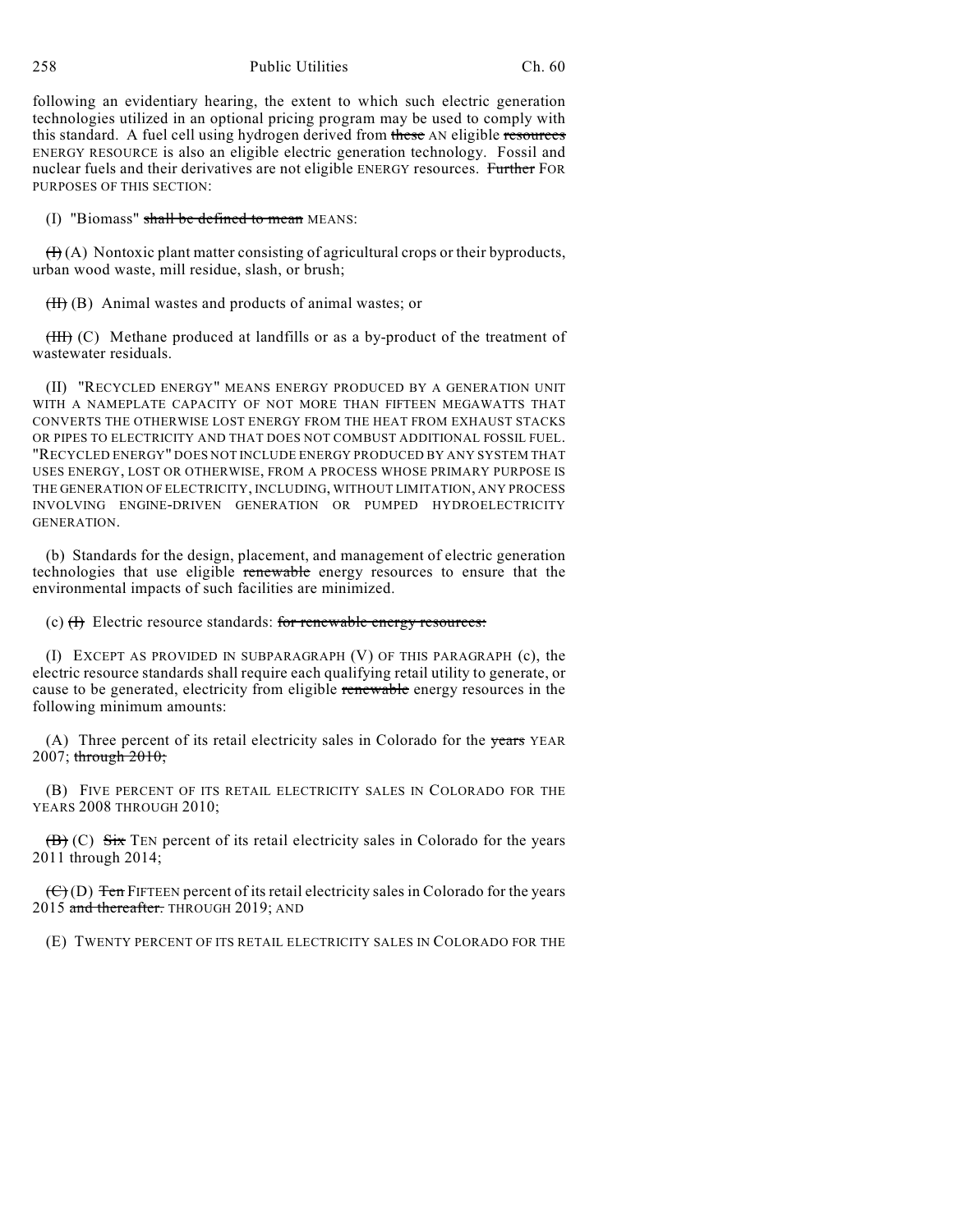YEARS 2020 AND THEREAFTER.

(II) Of the amounts in subparagraph (I) of paragraph (c) of this subsection (1), at least four percent shall be derived from solar electric generation technologies. At least one-half of this four percent shall be derived from solar electric technologies located on-site at customers' facilities.

(III) Each kilowatt-hour of renewable electricity generated FROM ELIGIBLE ENERGY RESOURCES in Colorado shall be counted as one and one-quarter kilowatt-hours for the purposes of compliance with this standard.

(IV) To the extent that the ability of a qualifying retail utility to acquire eligible renewable electric generation ENERGY RESOURCES is limited by a requirements contract with a wholesale electric supplier, the qualifying retail utility shall acquire the maximum amount allowed by the contract. For any shortfalls to the amounts established by the commission pursuant to subparagraph  $(I)$  of THIS paragraph  $(c)$ ,  $of this subsection (1),$  the qualifying retail utility shall acquire an equivalent amount of either renewable energy credits; documented and verified energy savings through energy efficiency and conservation programs; or a combination of both. Any contract entered into by a qualifying retail utility after December 1, 2004, shall not conflict with this article.

(V) NOTWITHSTANDING ANY OTHER PROVISION OF LAW BUT SUBJECT TO SUBSECTION (4) OF THIS SECTION, THE ELECTRIC RESOURCE STANDARDS SHALL REQUIRE EACH COOPERATIVE ELECTRIC ASSOCIATIONS AND MUNICIPALLY OWNED UTILITIES THAT ARE QUALIFYING RETAIL UTILITIES TO GENERATE, OR CAUSE TO BE GENERATED, ELECTRICITY FROM ELIGIBLE ENERGY RESOURCES IN THE FOLLOWING MINIMUM AMOUNTS:

(A) ONE PERCENT OF ITS RETAIL ELECTRICITY SALES IN COLORADO FOR THE YEARS 2008 THROUGH 2010:

(B) THREE PERCENT OF RETAIL ELECTRICITY SALES IN COLORADO FOR THE YEARS 2011 THROUGH 2014;

(C) SIX PERCENT OF RETAIL ELECTRICITY SALES IN COLORADO FOR THE YEARS 2015 THROUGH 2019; AND

(D) TEN PERCENT OF RETAIL ELECTRICITY SALES IN COLORADO FOR THE YEARS 2020 AND THEREAFTER.

(VI) EACH KILOWATT-HOUR OF ELECTRICITY GENERATED FROM ELIGIBLE ENERGY RESOURCES AT A COMMUNITY-BASED PROJECT SHALL BE COUNTED AS ONE AND ONE-HALF KILOWATT-HOURS. FOR PURPOSES OF THIS SUBPARAGRAPH (VI), "COMMUNITY-BASED PROJECT" MEANS A PROJECT LOCATED IN COLORADO:

(A) THAT IS OWNED BY INDIVIDUAL RESIDENTS OF A COMMUNITY, NONPROFIT ORGANIZATION, COOPERATIVE, LOCAL GOVERNMENT ENTITY, OR TRIBAL COUNCIL;

(B) THE GENERATING CAPACITY OF WHICH DOES NOT EXCEED THIRTY MEGAWATTS; AND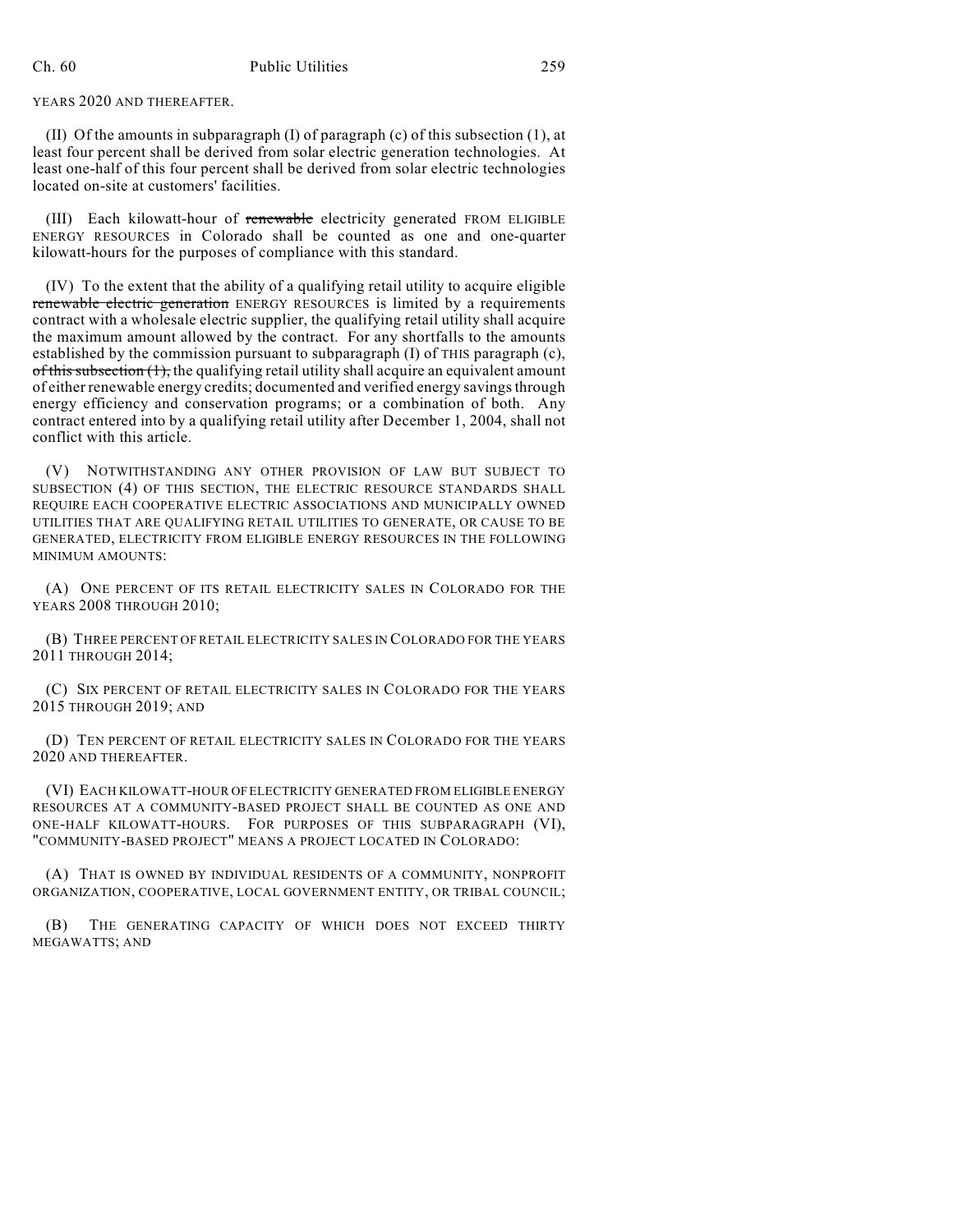(C) FOR WHICH THERE IS A RESOLUTION OF SUPPORT ADOPTED BY THE LOCAL GOVERNING BODY OF EACH LOCAL JURISDICTION IN WHICH THE PROJECT IS TO BE LOCATED.

(VII) (A) FOR PURPOSES OF COMPLIANCE WITH THE STANDARDS SET FORTH IN SUBPARAGRAPH (V) OF THIS PARAGRAPH (c), EACH KILOWATT-HOUR OF RENEWABLE ELECTRICITY GENERATED FROM SOLAR ELECTRIC GENERATION TECHNOLOGIES SHALL BE COUNTED AS THREE KILOWATT-HOURS.

(B) SUB-SUBPARAGRAPH (A) OF THIS SUBPARAGRAPH (VII) APPLIES ONLY TO SOLAR ELECTRIC TECHNOLOGIES THAT BEGIN PRODUCING ELECTRICITY PRIOR TO JULY 1, 2015. FOR SOLAR ELECTRIC TECHNOLOGIES THAT BEGIN PRODUCING ELECTRICITY ON OR AFTER JULY 1, 2015, EACH KILOWATT-HOUR OF RENEWABLE ELECTRICITY SHALL BE COUNTED AS ONE KILOWATT-HOUR FOR PURPOSES OF COMPLIANCE WITH THE RENEWABLE ENERGY STANDARD.

(VIII) EACH KILOWATT-HOUR OF ELECTRICITY FROM ELIGIBLE ENERGY RESOURCES MAY TAKE ADVANTAGE OF ONLY ONE OF THE METHODS FOR COUNTING KILOWATT-HOURS SET FORTH IN SUBPARAGRAPHS (III), (VI), AND (VII) OF THIS PARAGRAPH (c).

(d) A system of tradable renewable energy credits that may be used by a qualifying retail utility to comply with this standard. The commission shall also analyze the effectiveness of utilizing any regional system of renewable energy credits in existence at the time of its rule-making process and determine whether the system is governed by rules that are consistent with the rules established for this article. THE COMMISSION SHALL NOT RESTRICT THE QUALIFYING RETAIL UTILITY'S OWNERSHIP OF RENEWABLE ENERGY CREDITS IF THE QUALIFYING RETAIL UTILITY COMPLIES WITH THE ELECTRIC RESOURCE STANDARD OF PARAGRAPH (c) OF THIS SUBSECTION (1) AND DOES NOT EXCEED THE RETAIL RATE IMPACT ESTABLISHED BY PARAGRAPH (g) OF THIS SUBSECTION (1).

(e) A standard rebate offer program. Each qualifying retail utility, EXCEPT FOR COOPERATIVE ELECTRIC ASSOCIATIONS AND MUNICIPALLY OWNED UTILITIES, shall make available to its retail electricity customers a standard rebate offer of a minimum of two dollars per watt for the installation of eligible solar electric generation on customers' premises up to a maximum of one hundred kilowatts per installation. Such offer shall allow the customer's retail electricity consumption to be offset by the solar electricity generated. To the extent that solar electricity generation exceeds the customer's consumption during a billing month, such excess electricity shall be carried forward as a credit to the following month's consumption. To the extent that solar electricity generation exceeds the customer's consumption during a calendar year, the customer shall be reimbursed by the qualifying retail utility at its average hourly incremental cost of electricity supply over the prior twelve-month period. The qualifying retail utility shall not apply unreasonably burdensome interconnection requirements in connection with this standard rebate offer. Electricity generated under this program shall be eligible for the qualifying retail utility's compliance with this article.

(f) Policies for the recovery of costs incurred with respect to these standards for qualifying retail utilities that are subject to rate regulation by the commission.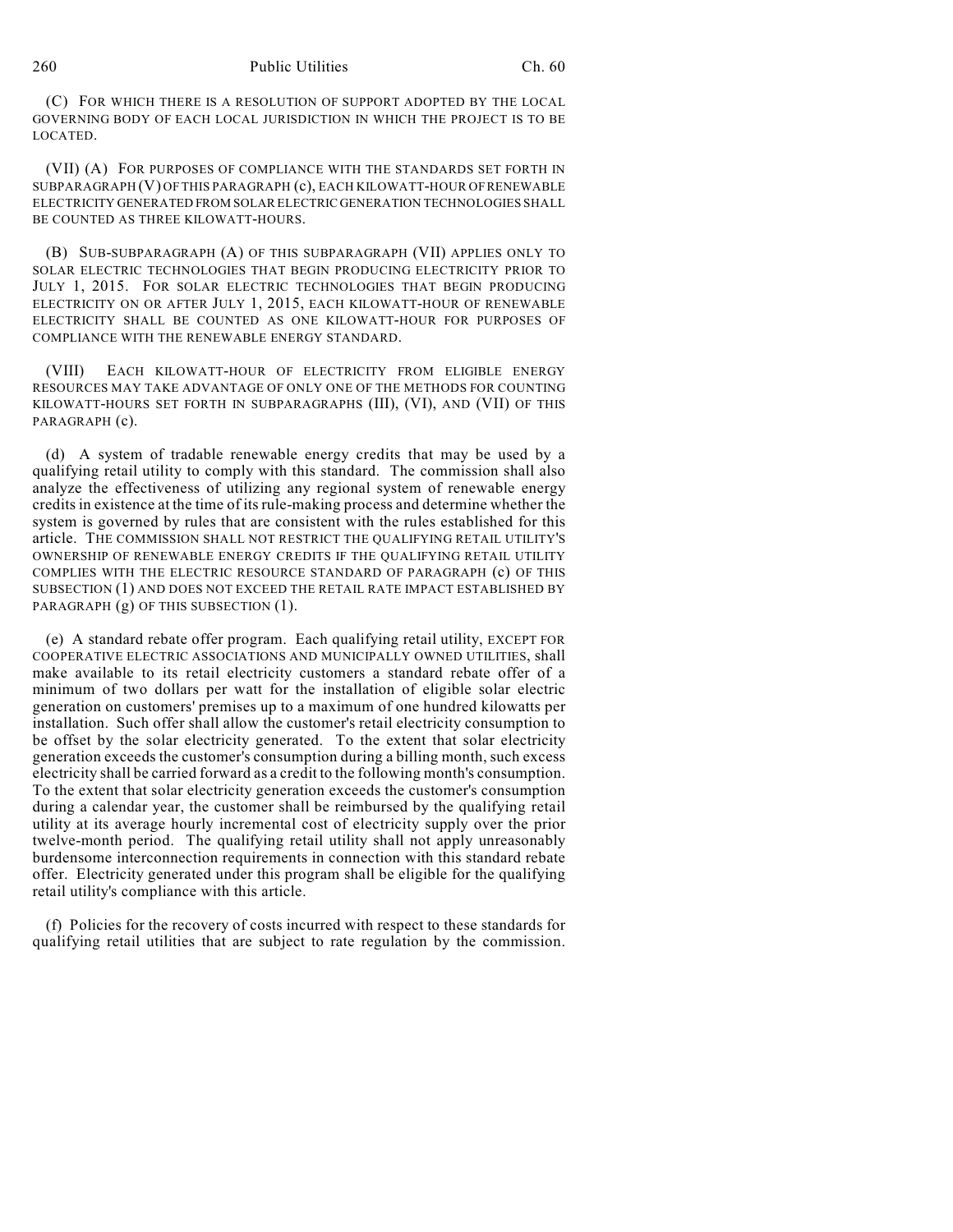THESE POLICIES SHALL PROVIDE INCENTIVES TO QUALIFYING RETAIL UTILITIES TO INVEST IN ELIGIBLE ENERGY RESOURCES IN THE STATE OF COLORADO. Such policies shall include:

(I) ALLOWING A QUALIFYING RETAIL UTILITY TO DEVELOP AND OWN AS UTILITY RATE-BASED PROPERTY UP TO TWENTY-FIVE PERCENT OF THE TOTAL NEW ELIGIBLE ENERGY RESOURCES THE UTILITY ACQUIRES FROM ENTERING INTO POWER PURCHASE AGREEMENTS AND FROM DEVELOPING AND OWNING RESOURCES AFTER THE EFFECTIVE DATE OF THIS SUBPARAGRAPH (I), IF THE NEW ELIGIBLE ENERGY RESOURCES PROPOSED TO BE DEVELOPED AND OWNED BY THE UTILITY CAN BE CONSTRUCTED AT REASONABLE COST COMPARED TO THE COST OF SIMILAR ELIGIBLE ENERGY RESOURCES AVAILABLE IN THE MARKET. THE QUALIFYING RETAIL UTILITY SHALL BE ALLOWED TO DEVELOP AND OWN AS UTILITY RATE-BASED PROPERTY MORE THAN TWENTY-FIVE PERCENT BUT NOT MORE THAN FIFTY PERCENT OF TOTAL NEW ELIGIBLE ENERGY RESOURCES ACQUIRED AFTER THE EFFECTIVE DATE OF THIS SUBPARAGRAPH (I), IF THE QUALIFYING RETAIL UTILITY SHOWS THAT ITS PROPOSAL WOULD PROVIDE SIGNIFICANT ECONOMIC DEVELOPMENT, EMPLOYMENT, ENERGY SECURITY, OR OTHER BENEFITS TO THE STATE OF COLORADO. THE QUALIFYING RETAIL UTILITY MAY DEVELOP AND OWN THESE RESOURCES EITHER BY ITSELF OR JOINTLY WITH OTHER OWNERS, AND, IF OWNED JOINTLY, THE ENTIRE JOINTLY OWNED RESOURCE SHALL COUNT TOWARD THE PERCENTAGE LIMITATIONS IN THIS SUBPARAGRAPH (I). FOR THE RESOURCES ADDRESSED IN THIS SUBPARAGRAPH (I), THE QUALIFYING RETAIL UTILITY SHALL NOT BE REQUIRED TO COMPLY WITH THE COMPETITIVE BIDDING REQUIREMENTS OF THE COMMISSION'S RULES; EXCEPT THAT NOTHING IN THIS SUBPARAGRAPH (I) SHALL PRECLUDE THE QUALIFYING RETAIL UTILITY FROM BIDDING TO OWN A GREATER PERCENTAGE OF NEW ELIGIBLE ENERGY RESOURCES THAN PERMITTED BY THIS SUBPARAGRAPH (I). IN ADDITION, NOTHING IN THIS SUBPARAGRAPH (I) SHALL PREVENT THE COMMISSION FROM WAIVING, REPEALING, OR REVISING ANY COMMISSION RULE IN A MANNER OTHERWISE CONSISTENT WITH APPLICABLE LAW.

(I) (II) Allowing qualifying retail utilities to earn an extra profit on their investment in renewable ELIGIBLE energy RESOURCE technologies if these investments provide net economic benefits to customers as determined by the commission. The allowable extra profit in any year shall be the qualifying retail utility's most recent commission authorized rate of return plus a bonus limited to fifty percent of the net economic benefit.

(II) (III) Allowing qualifying retail utilities to earn their most recent commission authorized rate of return, but no bonus, on investments in renewable ELIGIBLE energy RESOURCE technologies if these investments do not provide a net economic benefit to customers.

(IV) CONSIDERING, WHEN THE QUALIFYING RETAIL UTILITY APPLIES FOR A CERTIFICATE OF PUBLIC CONVENIENCE AND NECESSITY UNDER SECTION 40-5-101, RATE RECOVERY MECHANISMS THAT PROVIDE FOR EARLIER AND TIMELY RECOVERY OF COSTS PRUDENTLY AND REASONABLY INCURRED BY THE QUALIFYING RETAIL UTILITY IN DEVELOPING, CONSTRUCTING, AND OPERATING THE ELIGIBLE ENERGY RESOURCE, INCLUDING:

(A) RATE ADJUSTMENT CLAUSES UNTIL THE COSTS OF THE ELIGIBLE ENERGY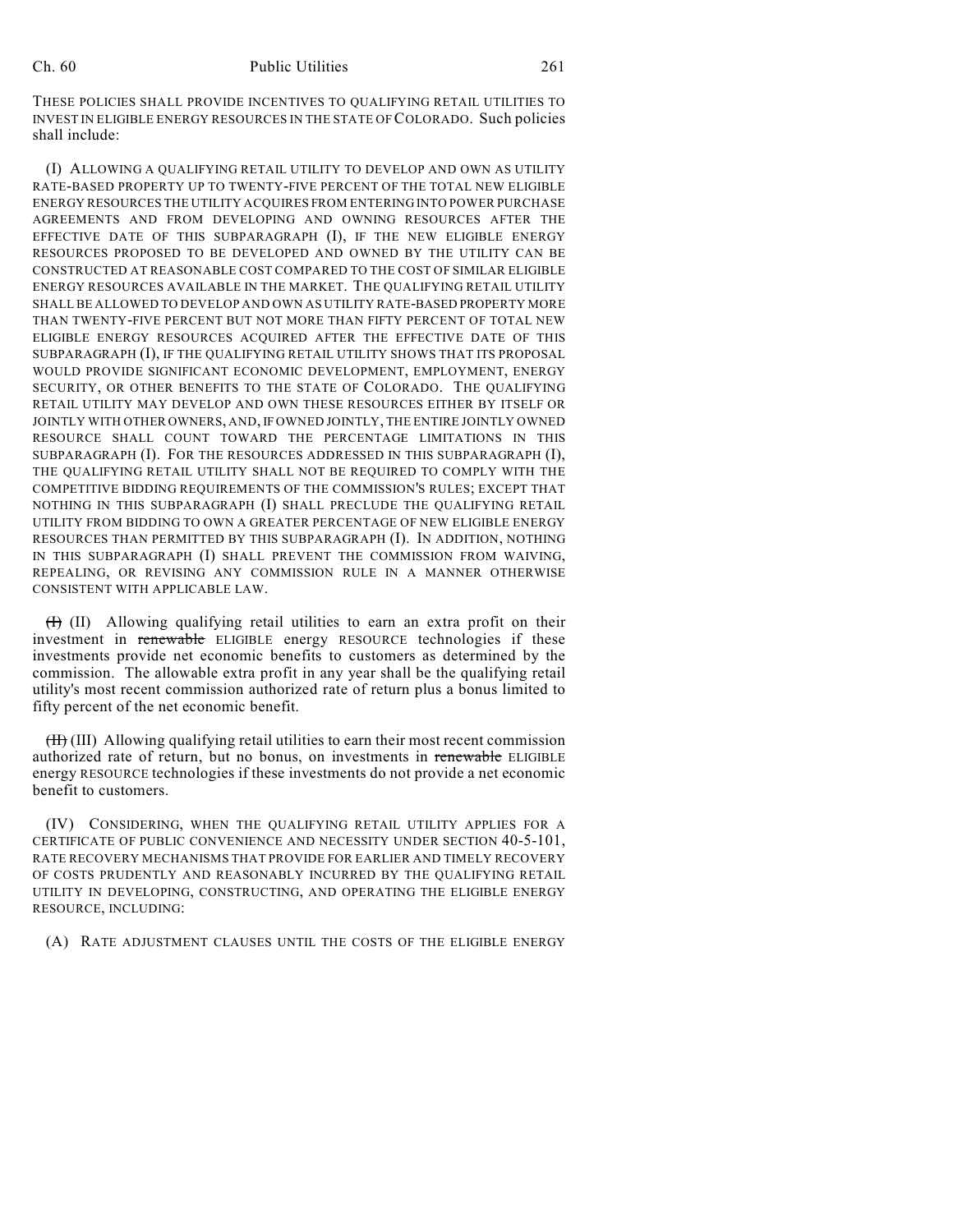### RESOURCE CAN BE INCLUDED IN THE UTILITY'S BASE RATES; AND

(B) A CURRENT RETURN ON THE UTILITY'S CAPITAL EXPENDITURES DURING CONSTRUCTION AT THE UTILITY'S WEIGHTED AVERAGE COST OF CAPITAL, INCLUDING ITS MOST RECENTLY AUTHORIZED RATE OF RETURN ON EQUITY, DURING THE CONSTRUCTION, STARTUP, AND OPERATION PHASES OF THE ELIGIBLE ENERGY RESOURCE.

 $(HH)$  (V) If the commission approves the terms and conditions of a renewable AN ELIGIBLE energy RESOURCE contract between the qualifying retail utility and another party, the renewable energy contract and its terms and conditions shall be deemed to be a prudent investment, and the commission shall approve retail rates sufficient to recover all just and reasonable costs associated with the contract. All contracts for acquisition of eligible renewable electricity ENERGY RESOURCES shall have a minimum term of twenty years; except that the contract term may be shortened at the sole discretion of the seller. All contracts for the acquisition of renewable energy credits from solar electric technologies located on site at customer facilities shall also have a minimum term of twenty years.

 $(HV)$  (VI) A requirement that qualifying retail utilities consider proposals offered by third parties for the sale of renewable energy or renewable energy credits. The commission may develop standard terms for the submission of such proposals.

## (g) Retail rate impact rule:

(I) EXCEPT AS OTHERWISE PROVIDED IN SUBPARAGRAPH (IV) OF THIS PARAGRAPH (g), for each qualifying utility, the commission shall establish a maximum retail rate impact for this section of  $\theta$  one TWO percent of the total electric bill annually for each customer. The retail rate impact shall be determined net of new nonrenewable alternative sources of electricity supply FROM NONELIGIBLE ENERGY RESOURCES THAT ARE reasonably available at the time of the determination. IF THE RETAIL RATE IMPACT DOES NOT EXCEED THE MAXIMUM IMPACT PERMITTED BY THIS PARAGRAPH (g), THE QUALIFYING UTILITY MAY ACQUIRE MORE THAN THE MINIMUM AMOUNT OF ELIGIBLE ENERGY RESOURCES AND RENEWABLE ENERGY CREDITS REQUIRED BY THIS SECTION.

(II) EACH WHOLESALE ENERGY PROVIDER SHALL OFFER TO ITS WHOLESALE CUSTOMERS THAT ARE COOPERATIVE ELECTRIC ASSOCIATIONS THE OPPORTUNITY TO PURCHASE THEIR LOAD RATIO SHARE OF THE WHOLESALE ENERGY PROVIDER'S ELECTRICITY FROM ELIGIBLE ENERGY RESOURCES. If a wholesale customer agrees to pay the full costs associated with the acquisition of renewable ELIGIBLE ENERGY resources and associated renewable energy credits by its wholesale provider BY PROVIDING NOTICE OF ITS INTENT TO PAY THE FULL COSTS WITHIN SIXTY DAYS AFTER THE WHOLESALE PROVIDER EXTENDS THE OFFER, the wholesale customer shall be entitled to receive the appropriate credit toward the renewable energy standard as well as any associated renewable energy credits. To the extent that the full costs are not recovered from wholesale customers, a qualifying retail utility shall be entitled to recover those costs from retail customers.

(III) SUBJECT TO THE MAXIMUM RETAIL RATE IMPACT PERMITTED BY THIS PARAGRAPH (g), THE QUALIFYING RETAIL UTILITY SHALL HAVE THE DISCRETION TO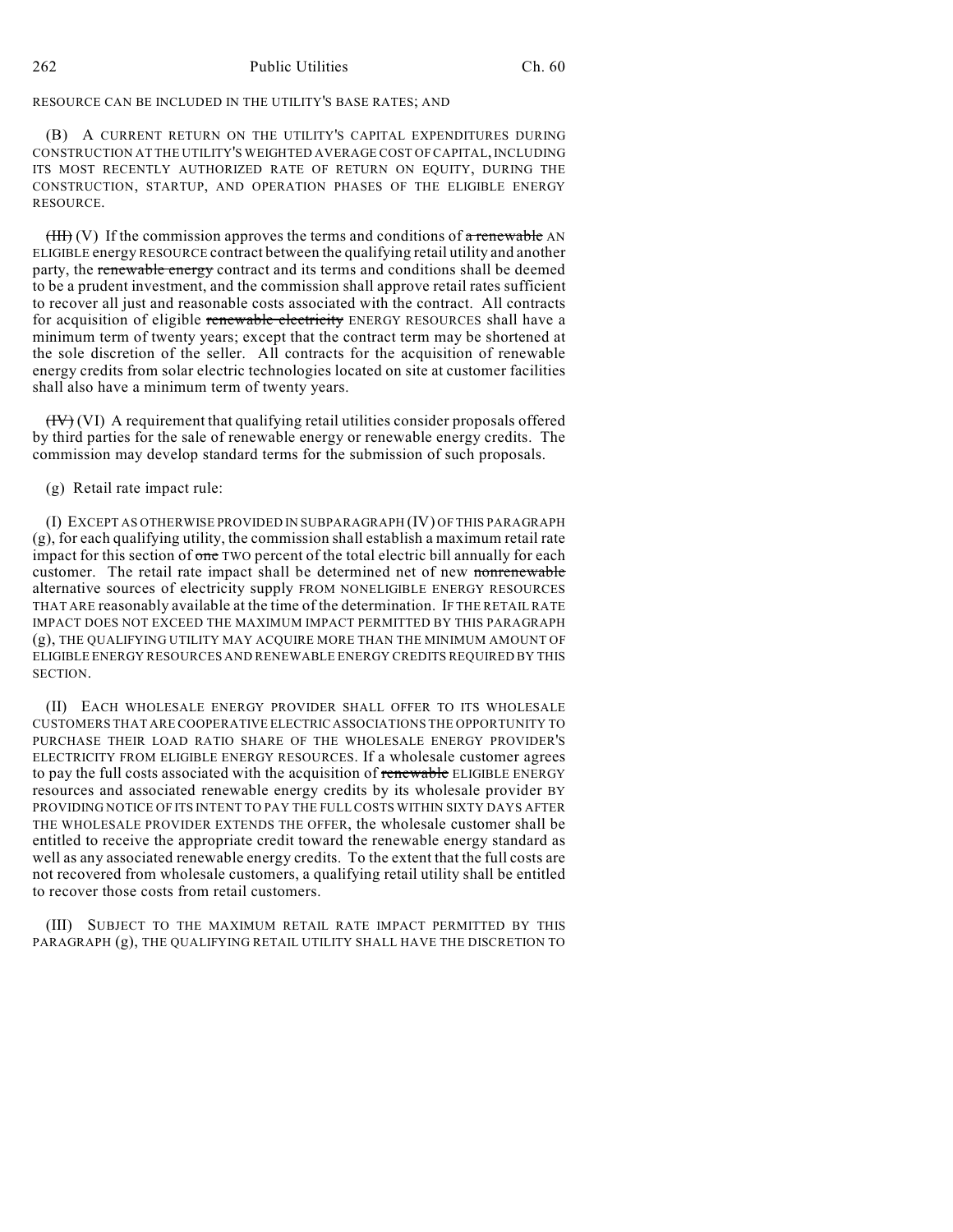#### Ch. 60 Public Utilities 263

DETERMINE, IN A NONDISCRIMINATORY MANNER, THE PRICE IT WILL PAY FOR RENEWABLE ENERGY CREDITS FROM ON-SITE CUSTOMER FACILITIES THAT ARE NO LARGER THAN ONE HUNDRED KILOWATTS.

(IV) FOR COOPERATIVE ELECTRIC ASSOCIATIONS, THE MAXIMUM RETAIL RATE IMPACT FOR THIS SECTION IS ONE PERCENT OF THE TOTAL ELECTRIC BILL ANNUALLY FOR EACH CUSTOMER.

(h) **Annual reports.** Each qualifying retail utility shall submit to the commission an annual report that provides information relating to the actions taken to comply with this article including the costs and benefits of expenditures for renewable energy. The report shall be within the time prescribed and in a format approved by the commission.

(i) Rules necessary for the administration of this article including enforcement mechanisms necessary to ensure that each qualifying retail utility complies with this standard, and provisions governing the imposition of administrative penalties assessed after a hearing held by the commission pursuant to section 40-6-109. The commission shall exempt a qualifying retail utility from administrative penalties for an individual compliance year if the utility demonstrates that the retail rate impact cap described in paragraph  $(g)$  of this subsection  $(1)$  has been reached and the utility has not achieved full compliance with paragraph (c) of this subsection (1). Under no circumstances shall the costs of administrative penalties be recovered from Colorado retail customers.

(2) The commission shall establish all rules called for in paragraphs (a) to (g) of subsection (1) of this section by March 31, 2006.

(3) Each municipally owned electric utility and each cooperative electric association that has voted to exempt itself from commission jurisdiction but THAT is a qualifying retail utility shall implement a renewable energy standard substantially similar to this section. The municipally owned utility or cooperative electric association shall submit a statement to the commission that demonstrates such municipal utility or cooperative electric association has a substantially similar renewable energy standard. The statement submitted by the municipally owned utility or cooperative electric association is for informational purposes and is not subject to approval by the commission. Upon filing of the certification statement, the municipally owned utility or cooperative electric association shall have no further obligations under subsection (1) of this section. The renewable energy standard of a municipally owned utility or cooperative electric association shall, at a minimum, meet the following criteria:

(a) The eligible renewable energy resources must SHALL be limited to those identified in paragraph (a) of subsection (1) of this section;

(b) The percentage requirements must SHALL be equal to or greater in the same years than those identified in subparagraph  $(H)(V)$  of paragraph (c) of subsection (1) of this section, counted in the manner allowed by subparagraph (III) of said paragraph (c); and

(c) The utility must have an optional pricing program in effect that allows retail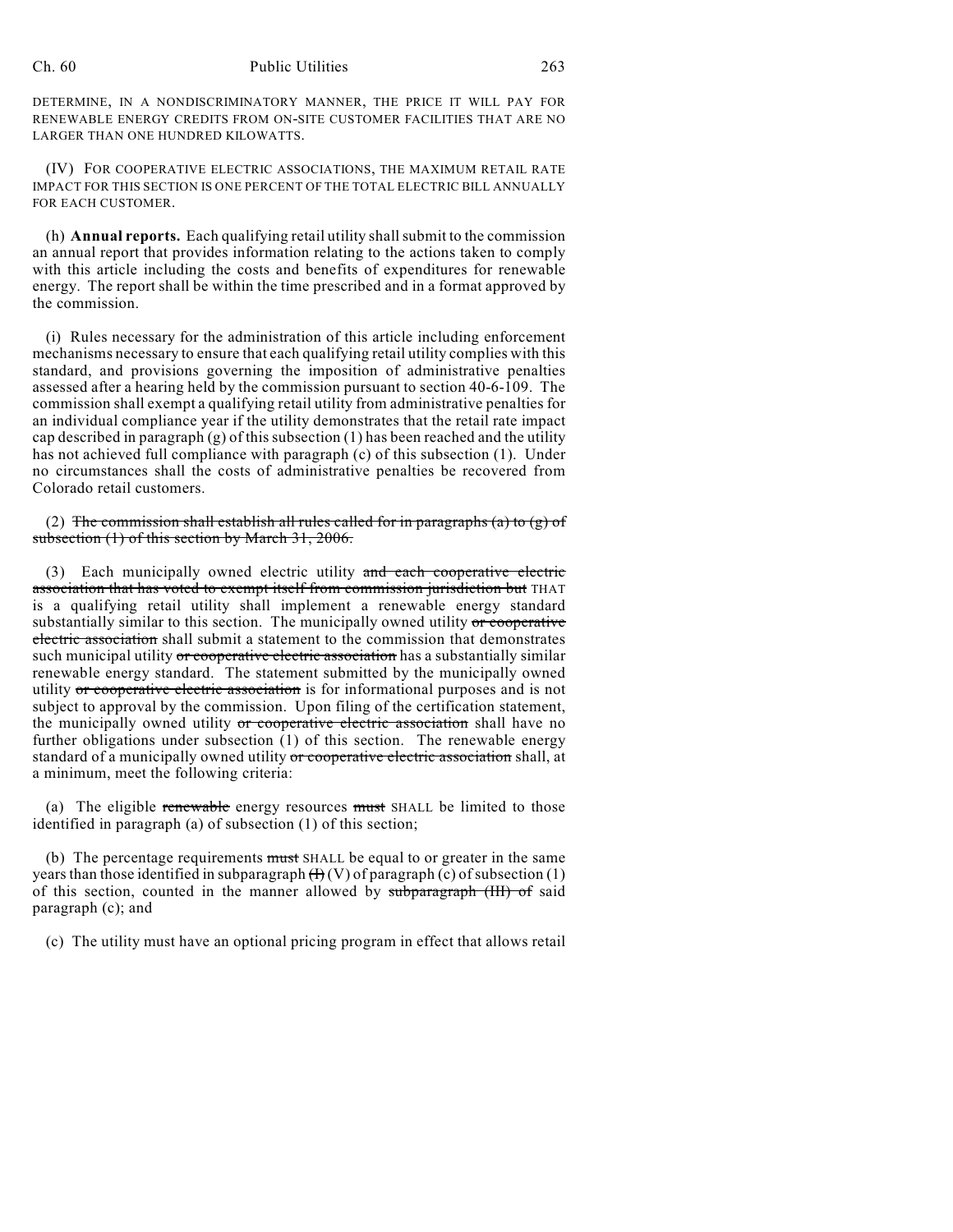customers the option to support through utility rates emerging renewable energy technologies.

(4) For municipal utilities and cooperative electric associations that become qualifying retail utilities after December 31, 2006, the percentage requirements identified in subparagraph  $(H)(V)$  of paragraph (c) of subsection (1) of this section shall begin in the first calendar year following qualification as follows:

(a) Years one through four: three: ONE percent of retail electricity sales;

(b) Years five FOUR through eight: Six SEVEN: THREE percent of retail electricity sales; and

(c) Year nine and thereafter: Ten YEARS EIGHT THROUGH TWELVE: SIX percent of retail electricity sales; AND

(d) YEARS THIRTEEN AND THEREAFTER: TEN PERCENT OF RETAIL ELECTRICITY SALES.

(5) **Procedure for exemption and inclusion - election.** (a) The board of directors of each qualifying retail utility subject to this section may, at its option, submit the question of its exemption from this section to its consumers on a one meter equals one vote basis. Approval by a majority of those voting in the election shall be required for such exemption, providing that a minimum of twenty-five percent of eligible consumers participates in the election.

(b) The board of directors of each municipally owned electric utility  $\sigma$ cooperative electric association not subject to this section may, at its option, submit the question of its inclusion in this section to its consumers on a one meter equals one vote basis. Approval by a majority of those voting in the election shall be required for such inclusion, providing that a minimum of twenty-five percent of eligible consumers participates in the election.

(5.5) EACH COOPERATIVE ELECTRIC ASSOCIATION THAT IS A QUALIFYING RETAIL UTILITY SHALL SUBMIT AN ANNUAL COMPLIANCE REPORT TO THE COMMISSION NO LATER THAN JUNE 1 OF EACH YEAR IN WHICH THE COOPERATIVE ELECTRIC ASSOCIATION IS SUBJECT TO THE RENEWABLE ENERGY STANDARD REQUIREMENTS ESTABLISHED IN THIS SECTION. THE ANNUAL COMPLIANCE REPORT SHALL DESCRIBE THE STEPS TAKEN BY THE COOPERATIVE ELECTRIC ASSOCIATION TO COMPLY WITH THE RENEWABLE ENERGY STANDARDS AND SHALL INCLUDE THE SAME INFORMATION SET FORTH IN THE RULES OF THE COMMISSION FOR JURISDICTIONAL UTILITIES. COOPERATIVE ELECTRIC ASSOCIATIONS SHALL NOT BE SUBJECT TO ANY PART OF THE COMPLIANCE REPORT REVIEW PROCESS AS PROVIDED IN THE RULES FOR JURISDICTIONAL UTILITIES. COOPERATIVE ELECTRIC ASSOCIATIONS SHALL NOT BE REQUIRED TO OBTAIN COMMISSION APPROVAL OF ANNUAL COMPLIANCE REPORTS, AND NO ADDITIONAL REGULATORY AUTHORITY OF THE COMMISSION OTHER THAN THAT SPECIFICALLY CONTAINED IN THIS SUBSECTION (5.5) IS CREATED OR IMPLIED BY THIS SUBSECTION  $(5.5)$ .

(6) Section 3 of this initiated measure provides that this section and section 40-2-125 shall be effective December 1, 2004.